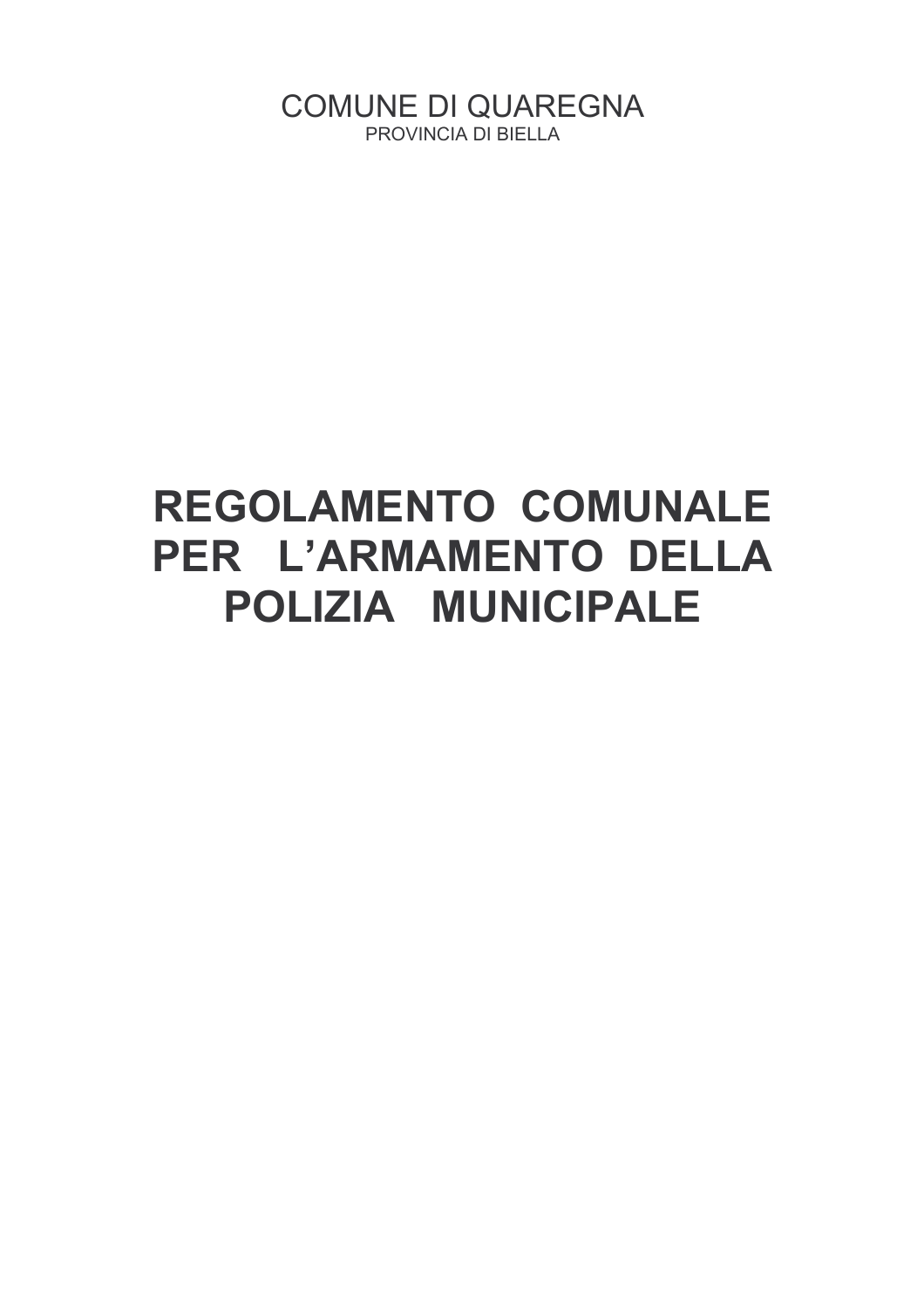# **REGOLAMENTO COMUNALE PER L'ARMAMENTO DELLA POLIZIA MUNICIPALE**

# Capo I - Generalità e tipo di armi

- Art. 1 Campo di applicazione.
- Art. 2 Numero e tipologia delle armi in dotazione.
- Art. 3 Assegnazione dell'arma.

# Capo II - Tenuta e Custodia delle Armi

- Art. 4 Consegna delle armi e delle munizioni.
- Art. 5 Doveri dell'assegnatario.
- Art. 6 Doveri del consegnatario.
- Art. 7 Prelevamento e Versamento dell'arma.
- Art 8 Custodia delle armi
- Art. 9 Controlli.

# Capo III - Modalità di porto dell'Arma

- Art. 10 Servizi prestati con arma.
- Art. 11 Servizi di rappresentanza.
- Art. 12 Servizi esplicati fuori dell'ambito territoriale per soccorso o in supporto.

# Capo IV - Addestramento

Art 13 - Addestramento al Tiro

# Capo V - Disposizioni finali

- Art. 14 Rinvio a norme di legge e di regolamento.
- Art. 15 Pubblicità del regolamento.
- Art. 16 Entrata in vigore.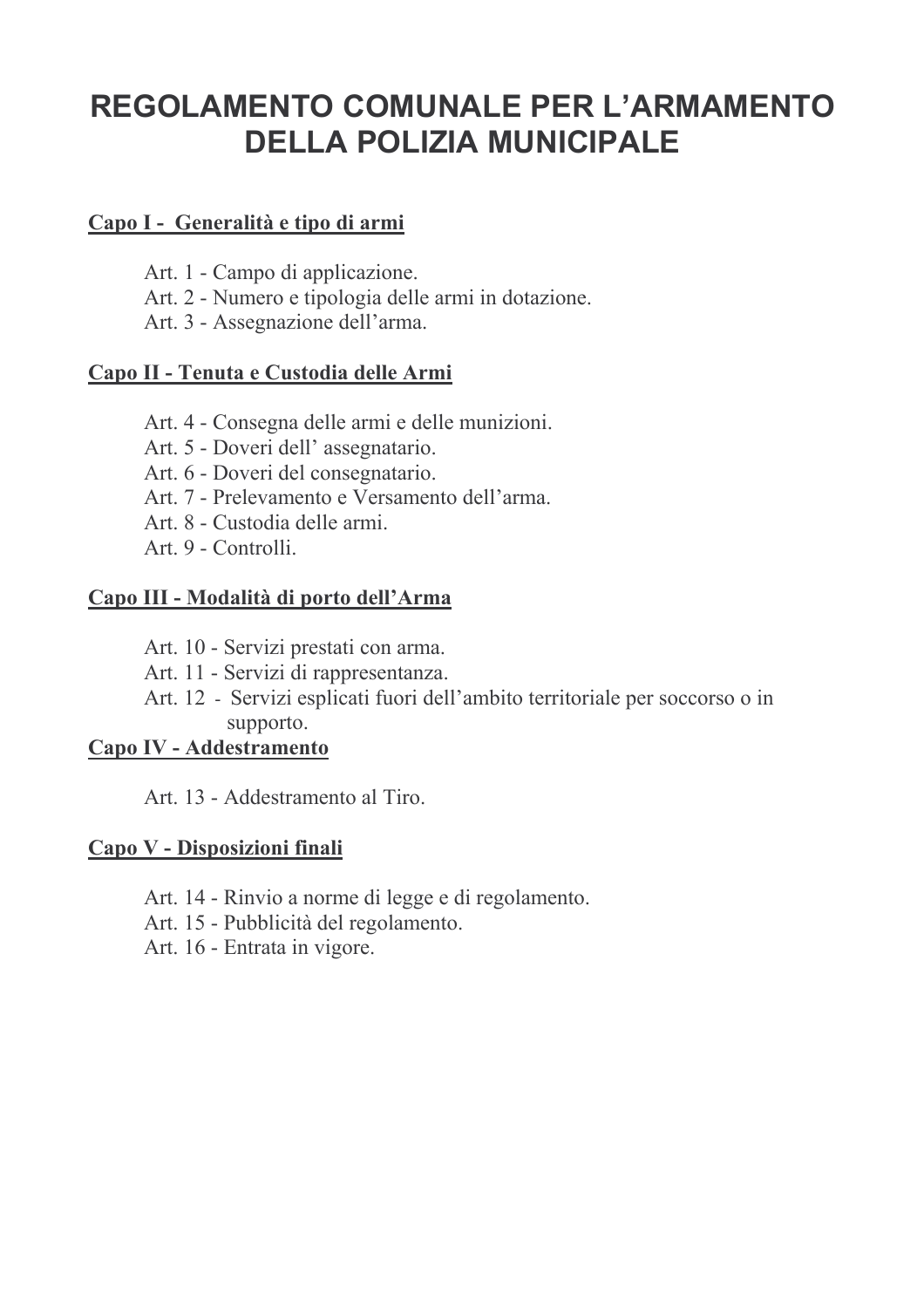# Capo I - Generalità e tipo di armi

Art. 1 - Campo di applicazione.

Il regolamento disciplina la dotazione e la detenzione delle armi degli appartenenti al Servizio di Polizia Municipale, nonché l'individuazione, l'organizzazione e le modalità dei servizi prestati con armi che possono essere eseguiti solo dagli appartenenti al Servizio di Polizia Municipale in possesso della qualità di agenti di pubblica sicurezza. L'armamento in dotazione agli addetti ai servizi di Polizia Municipale deve essere adeguato e proporzionato alle esigenze di difesa personale.

Art. 2 - Numero e tipologia delle armi in dotazione.

Il numero delle armi in dotazione alla Polizia Municipale equivale al numero delle unità in organico in possesso della qualifica di Agente di Pubblica Sicurezza.

Tale numero è fissato con provvedimento del Sindaco ed è comunicato al Prefetto.

Le armi in dotazione agli addetti devono essere scelte fra quelle iscritte nel catalogo nazionale delle armi comuni da sparo così come indicato dalla normativa vigente inoltre può essere previsto un modello ed un tipo di pistola, fra quelli iscritti in catalogo, diverso per il personale femminile.

#### Art. 3 - Assegnazione dell'arma.

L'arma è assegnata sia in via continuativa che occasionale agli addetti al Servizio di Polizia Municipale in possesso delle qualità di Agente di P.S.

Le armi quando non sono assegnate in via continuativa sono dall'assegnatario restituite a fine turno. comprese le munizioni e custodite in armadi metallici corazzati come indicato al successivo art. 8.

#### A) ASSEGNAZIONE IN VIA CONTINUATI VA

- 1. L'assegnazione dell'arma in via continuativa sarà disposta del Sindaco per un periodo non superiore ad anni uno, prorogabile con singoli provvedimenti dai quali dovranno rilevarsi:
	- a) le generalità complete dell'agente:
	- b) gli estremi del provvedimento prefettizio di conferimento della qualità di agente di pubblica sicurezza:
	- c) la descrizione dell'arma (tipo, modello, calibro, matricola, ecc.);
	- d) la descrizione del munizionamento.
- 2. Del provvedimento è fatta menzione, ed annualmente confermato, nel tesserino di identificazione che l'addetto è tenuto a portare sempre con se.
- 3. Al momento della consegna ne sarà fatta annotazione, con sottoscrizione per ricevuta, in calce allo stesso provvedimento.
- 4. Un elenco delle assegnazioni fatte sarà trasmesso al Prefetto.

Entro il 31 dicembre di ciascun anno, il Sindaco, con apposito provvedimento che sarà trasmesso in copia al Prefetto, provvede alla revisione dell'elenco.

L'assegnazione dell'arma consente il porto della medesima senza licenza anche fuori dell'orario di servizio nel territorio comunale, nonché dal luogo di servizio al domicilio, ancorché fuori del comune di appartenenza, e viceversa.

Del provvedimento di assegnazione dell'arma è fatta menzione nel tesserino personale di riconoscimento dell'addetto, tramite il numero di matricola dell'arma stessa. Ogni appartenente al Servizio è tenuto a portare con sé il tesserino personale di cui sopra.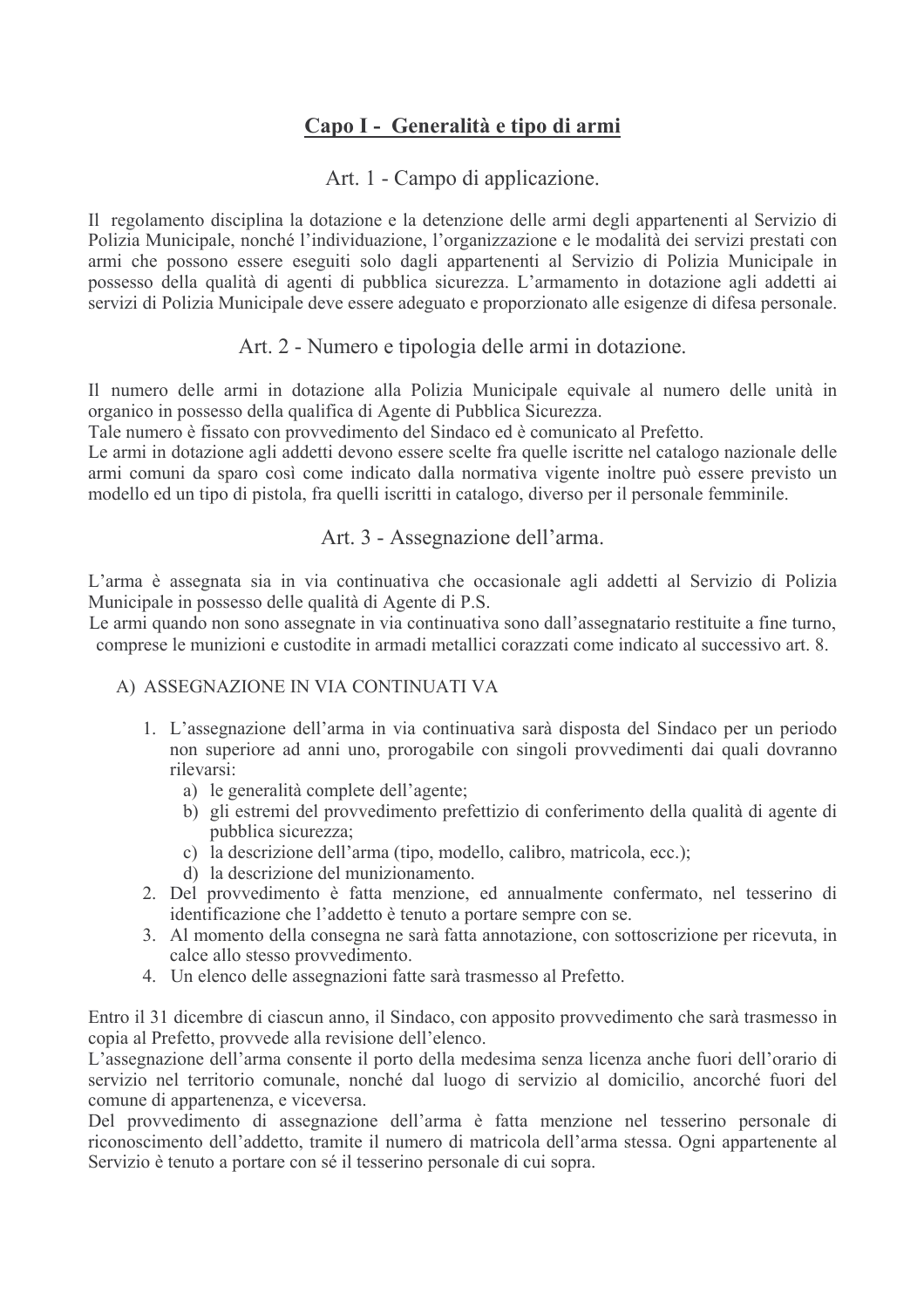#### B) ASSEGNAZIONE IN VIA OCCASIONALE

- 1. L'assegnazione dell'arma per servizi svolti occasionalmente o con personale ad essi destinato in maniera non continuativa sarà disposto di volta in volta con provvedimento del Sindaco
- 2. Il provvedimento dovrà contenere tutti i dati di cui al precedente n. 1 lettera da a) a d). nonché:
	- il servizio da espletare in armi:
	- la durata del servizio;
	- $\mathbf{r}$ l'obbligo di riconsegnare l'arma appena ultimato il servizio.

Il Responsabile del Servizio può procedere al ritiro cautelare dell'arma in dotazione quando l'addetto non sia risultato idoneo alle prove di tiro e maneggio, ovvero, previo atto di accertamento, siano accaduti fatti, comportamenti, o siano in atto situazioni tali da risultare ragionevole il ritiro stesso, a tutela della sicurezza dell'addetto o di altre persone.

# Capo II - Tenuta e Custodia delle Armi

Art. 4 - Consegna delle armi e delle munizioni.

L'ufficio di Polizia Municipale deve essere dotato del registro di carico delle armi e delle munizioni, le cui pagine numerate sono preventivamente vistate dal Questore. I movimenti del prelevamento e versamento delle armi di scorta e delle munizioni, devono essere annotati su apposito registro le cui pagine numerate sono preventivamente vistate dal Sindaco.

Gli appartenenti al Servizio della Polizia Municipale aventi la qualifica di "Agente di Pubblica" Sicurezza", al momento di ricevere in dotazione l'arma ed il relativo munizionamento, dovranno sottoscrivere, per ricevuta, il registro sul quale dovranno essere annotate anche le riconsegne.

Fino a quando l'arma ed il munizionamento non saranno restituiti dovranno essere custoditi a cura e sotto la responsabilità del ricevente, nel rigoroso ed assoluto rispetto delle norme vigenti.

#### Art. 5 - Doveri dell'assegnatario.

L'operatore di Polizia Municipale, cui è assegnata l'arma deve:

- Verificare al momento della consegna la corrispondenza dei dati identificativi dell'arma e le condizioni in cui l'arma e le munizioni sono assegnate;
- custodire diligentemente l'arma e curarne la manutenzione;  $\mathbf{r}$
- applicare sempre e ovunque le misure di sicurezza previste per il maneggio dell'arma;
- mantenere l'addestramento ricevuto, partecipando attivamente alle esercitazioni di tiro:
- l'arma, quando non è sotto il diretto personale controllo dell'assegnatario, dovrà essere riposta scarica, chiusa a chiave in modo che non possa essere mai nella disponibilità di altri, nemmeno dei familiari<sup>-</sup>
- le munizioni dovranno essere conservate in un mobile diverso e con le stesse precauzioni:
- l'assegnatario può depositare l'arma a lui assegnata presso l'ufficio preposto al deposito, quando ritiene di doversi allontanare dalla propria abitazione e dal territorio Comunale per un periodo particolarmente lungo, registrando la consegna sull'apposito registro all'uopo costituito

Art. 6 - Doveri del consegnatario.

Il consegnatario cura con la massima diligenza:

- la custodia e consegna delle armi e delle munizioni, dei registri e della documentazione, delle chiavi a lui affidate ai sensi degli articoli precedenti;
- la effettuazione dei controlli:
- la tenuta dei registri e della documentazione;  $\omega_{\rm{max}}$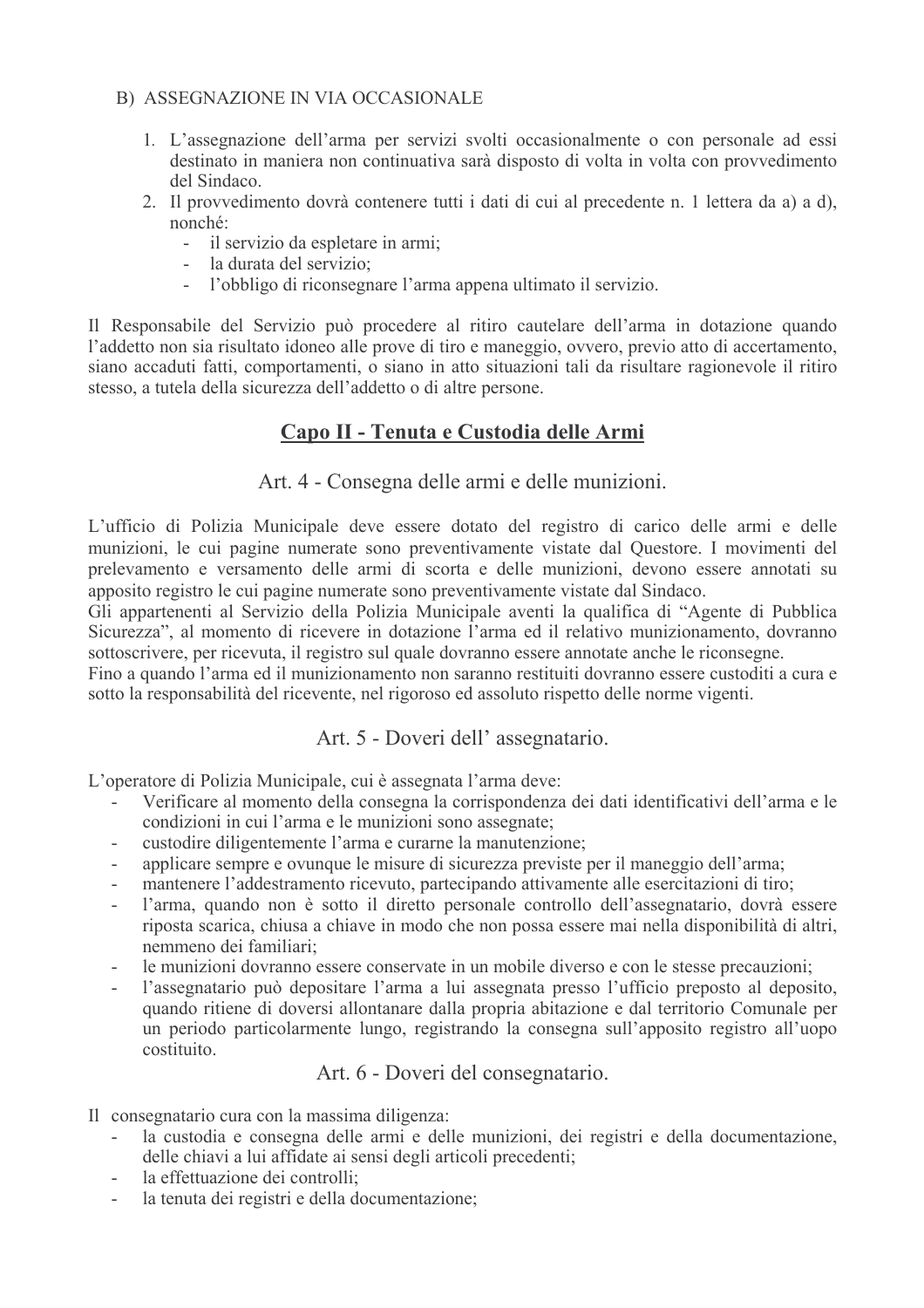la scrupolosa osservanza propria ed altrui della regolarità delle operazioni.  $\overline{a}$ 

#### Art. 7 - Prelevamento e versamento dell'arma.

L'arma è prelevata presso il consegnatario, individuato nel Responsabile del Servizio, previa annotazione del provvedimento di assegnazione di cui all'art. 3, nel registro di cui all'art. 4.

L'arma deve essere immediatamente versata al consegnatario quando sia scaduto o revocato il provvedimento di assegnazione o siano venute a mancare le condizioni che ne hanno determinato l'assegnazione, allorquando viene a mancare la qualità di Agente di P.S., all'atto della cessazione o sospensione del rapporto di servizio e a tutte le volte in cui sia disposto con provvedimento motivato del Sindaco o del Prefetto

#### Art. 8 - Custodia delle armi.

Le armi quando non sono assegnate o sono state dall'assegnatario temporaneamente restituite e quelle eventualmente di riserva comprese le munizioni, sono custodite in armadi metallici corazzati con chiusura del tipo a cassaforte, con serratura di sicurezza o a combinazione, collocati in locali ubicati in modo da controllare gli accessi.

Tutti i movimenti delle armi e delle munizioni sono annotate su apposito registro con pagine numerate, a cura del consegnatario delle armi.

L'autorità di P.S. ha facoltà di eseguire, quando lo ritenga necessario, verifiche di controllo e di prescrivere le misure necessarie indispensabili per la tutela dell'ordine, della sicurezza e della incolumità pubblica.

Le armi devono essere consegnate e versate scariche.

Le operazioni di caricamento e scaricamento delle armi devono avvenire in luogo isolato.

Le chiavi di accesso ai locali in cui sono custoditi gli armadi metallici e degli armadi metallici stessi, in cui sono custodite le armi e le munizioni, sono conservate durante le ore d'Ufficio dal consegnatario delle armi, che ne risponde. Fuori dall'orario di servizio, dette chiavi sono custodite nella cassaforte del Comune, in apposito contenitore metallico con chiusura di sicurezza, le cui chiavi sono custodite presso di sé dal consegnatario stesso. Copia di riserva di dette chiavi è conservata a cura dal Responsabile del Servizio in busta sigillata, controfirmata dal consegnatario delle armi, nella cassaforte del Comune. Il consegnatario delle armi è dotato del registro di carico e scarico delle armi e delle munizioni, le cui pagine sono numerate.

#### Art. 9 - Controlli.

Il Responsabile del Servizio, effettueranno, senza preavviso, controlli sugli assegnatari delle armi, per accertare la rispondenza delle stesse e delle munizioni alle risultanze del registro di carico e scarico.

Il Sindaco o l'Assessore delegato, unitamente al Responsabile del Servizio, dispongono visite di controllo e ispezioni interne periodiche.

# Capo III - Modalità di porto dell'Arma

Art. 10 - Servizi prestati con arma.

Gli addetti della Polizia Municipale che esplicano servizi muniti dell'arma in dotazione, di regola, indossano l'uniforme e portano l'arma nella fondina esterna corredata di caricatore di riserva.

Nei casi in cui, previa autorizzazione, viene prestato servizio in abito civile, nonché nei casi di assegnazione dell'arma in via continuativa fuori servizio, l'arma dovrà essere portata in modo non visibile. Non possono essere portate in servizio armi diverse da quelle in dotazione.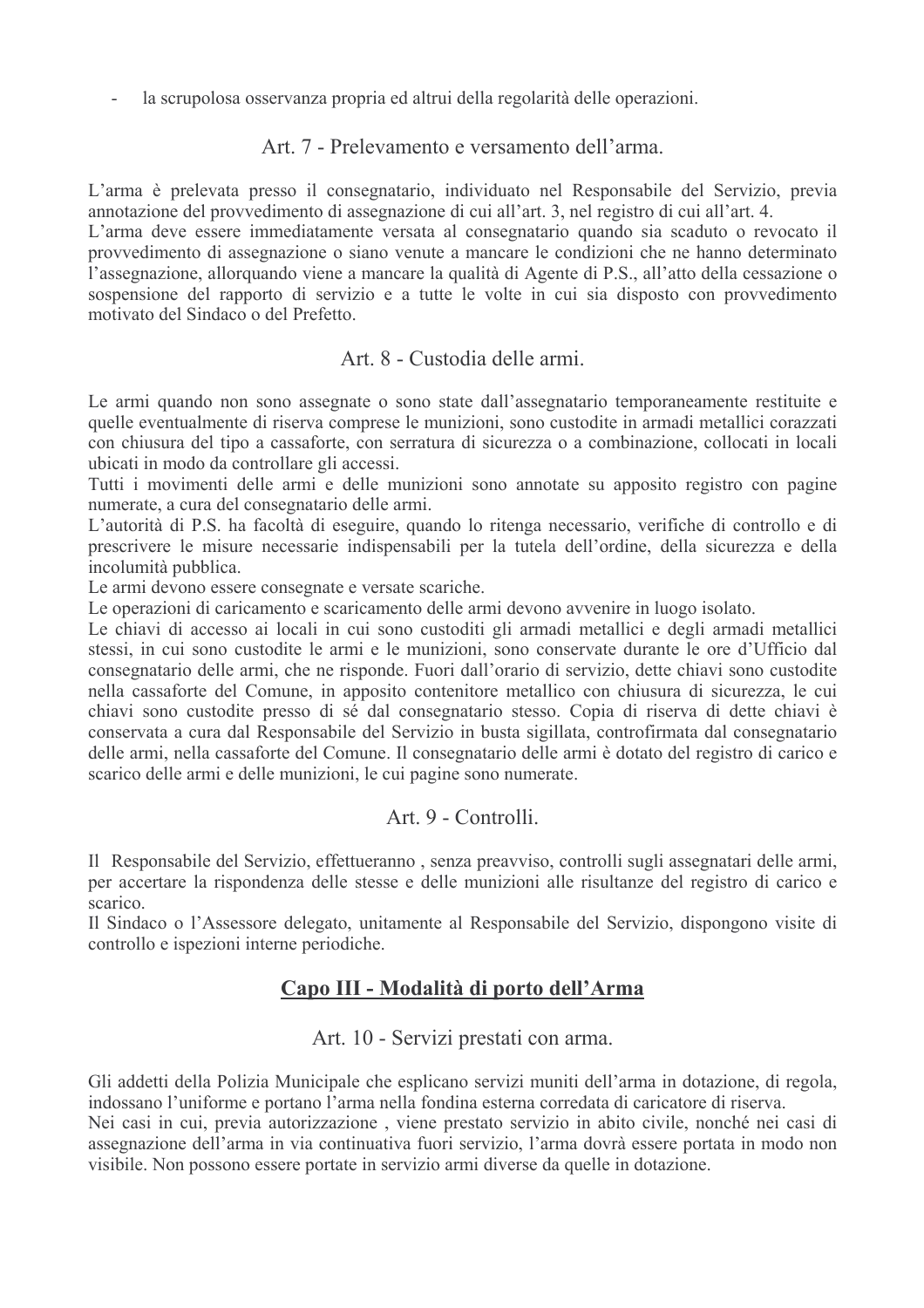Art. 11 - Servizi di rappresentanza.

I servizi di rappresentanza esplicati fuori dal territorio del Comune sono svolti di massima senza armi

#### Art. 12 - Servizi esplicati fuori dell'ambito territoriale per soccorso o in supporto.

I servizi esplicati fuori dall'ambito territoriale del Comune per soccorso in caso di calamità e di disastri o per rinforzare altri Corpi o Servizi di Polizia Municipale, in particolari occasioni stagionali o eccezionali, sono effettuati senza armi. Tuttavia il Sindaco del Comune nel cui territorio il servizio esterno deve essere svolto, può richiedere nell'ambito degli accordi intercorsi che un contingente del personale inviato per supporto sia composto di addetti in possesso della qualità di agente di pubblica sicurezza, in uniforme e munito di arma, quando ciò sia richiesto dalla natura del servizio.

Il Sindaco del Comune a cui appartiene l'operatore comunica al Prefetto territorialmente competente, per il luogo in cui il servizio esterno sarà prestato, nei casi previsti dal presente articolo, il numero degli addetti autorizzati a prestare tale servizio con armi, il tipo di servizio da prestarsi e la durata presumibile della missione.

# Capo IV - Addestramento

Art. 13 - Addestramento al Tiro.

Gli addetti alla Polizia Municipale che rivestono la qualifica di Agente di pubblica Sicurezza prestano servizio armato dopo aver conseguito il necessario addestramento.

Dovranno frequentare ogni anno almeno un corso di lezione regolamentare di tiro a segno, presso un Poligono abilitato per l'addestramento al tiro con armi comuni da sparo.

E' facoltà del Responsabile del Servizio di disporre la ripetizione dell'addestramento al tiro nel corso dell'anno per tutti gli addetti al Servizio o per quelli che svolgono particolari servizi.

# Capo V - Disposizioni finali

Art. 14 - Rinvio a norme di legge e di regolamento.

Per quanto non è espressamente previsto nel presente regolamento saranno osservate le norme di cui:- alla legge 7 marzo 1986, nr. 65; - al Decreto Ministero dell'Interno 4 marzo 1987, nr. 145; - al  $T. U. L. P. S$ 

Dovranno essere sempre osservate le disposizioni in materia di acquisto, detenzione, trasporto, porto, custodia e impiego delle armi e delle munizioni.

#### Art. 15 - Pubblicità del regolamento.

Copia del presente regolamento sarà tenuta a disposizione del pubblico perché ne possa prendere visione in qualsiasi momento. Altra copia sarà depositata ed affissa nel locale in cui sono siti gli armadi di ricovero delle armi e delle munizioni, a disposizione degli Agenti di Pubblica Sicurezza appartenenti alla Polizia Municipale.

Art. 16 - Entrata in vigore.

Il presente regolamento entra in vigore il giorno successivo a quello della sua esecutività e sarà comunicato al Prefetto di Biella e al Ministero dell'Interno per il tramite del Prefetto di Torino.